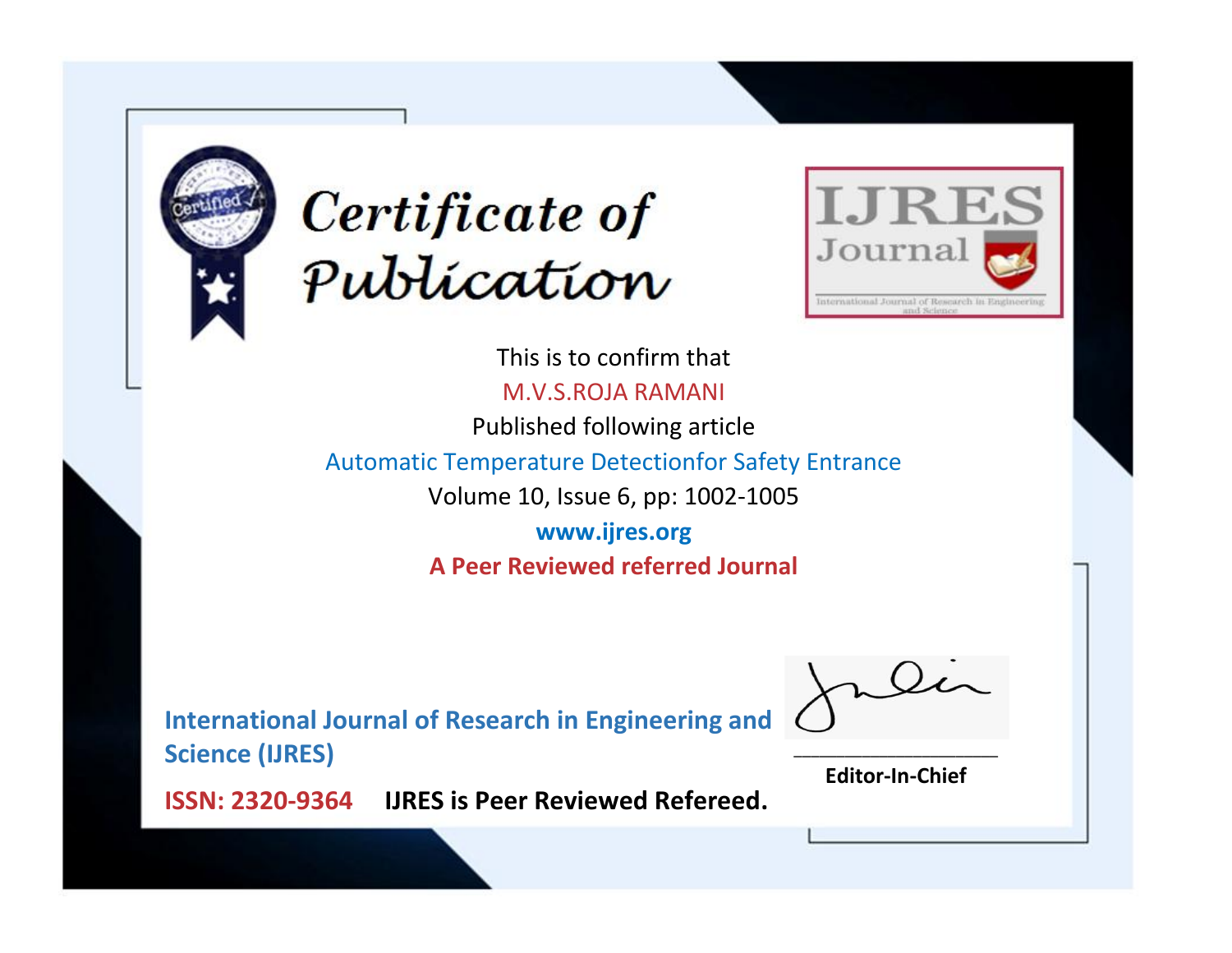



This is to confirm that

A.SAI LAKSMI

Published following article

Automatic Temperature Detectionfor Safety Entrance

Volume 10, Issue 6, pp: 1002-1005

**www.ijres.org A Peer Reviewed referred Journal**

**International Journal of Research in Engineering and Science (IJRES)**

\_\_\_\_\_\_\_\_\_\_\_\_\_\_\_\_\_\_\_\_\_\_\_\_ **Editor-In-Chief**

**Journal.**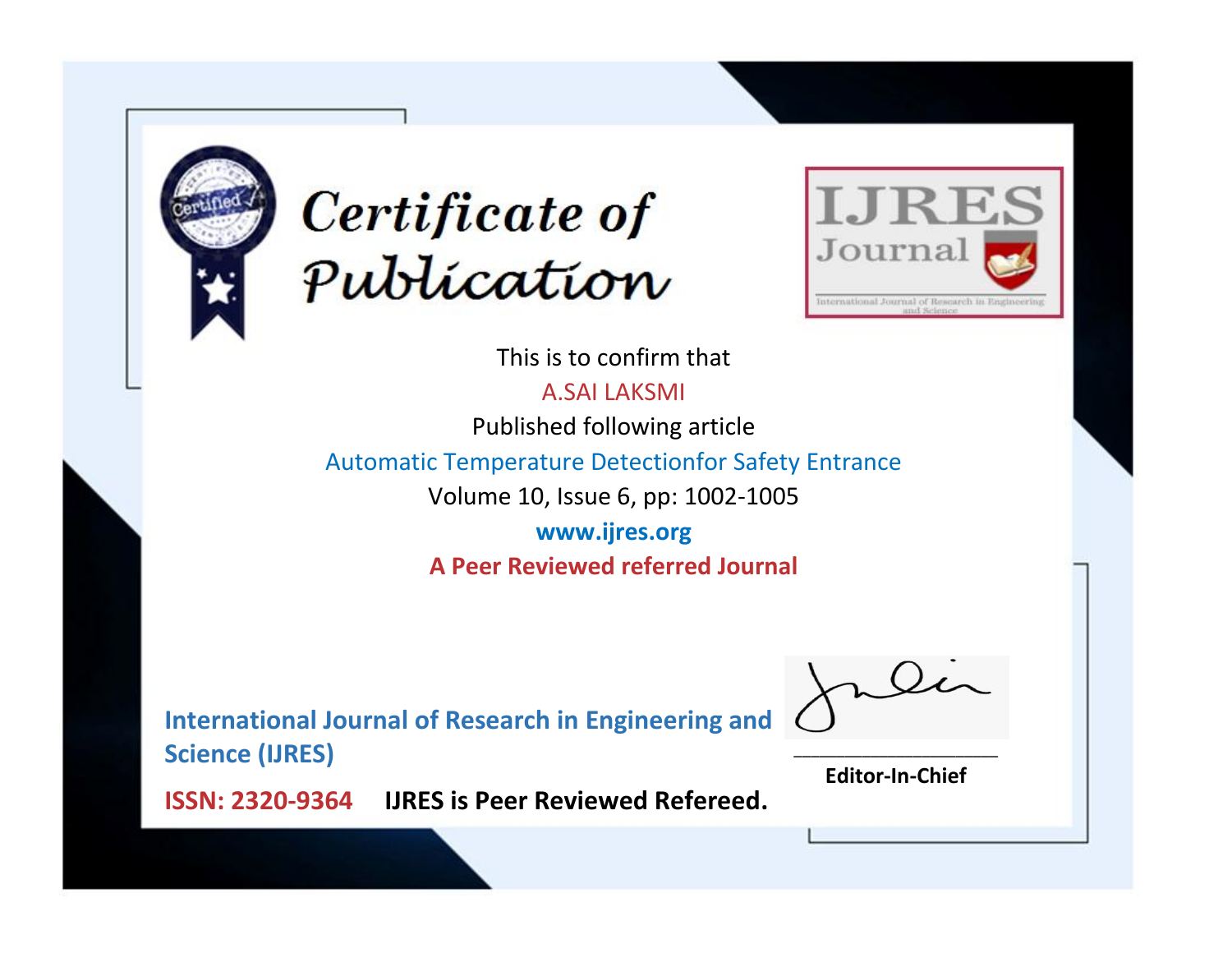



This is to confirm that R.GOPI CHAND

Published following article

Automatic Temperature Detectionfor Safety Entrance

Volume 10, Issue 6, pp: 1002-1005

**www.ijres.org A Peer Reviewed referred Journal**

**International Journal of Research in Engineering and Science (IJRES)**

\_\_\_\_\_\_\_\_\_\_\_\_\_\_\_\_\_\_\_\_\_\_\_\_ **Editor-In-Chief**

**Journal.**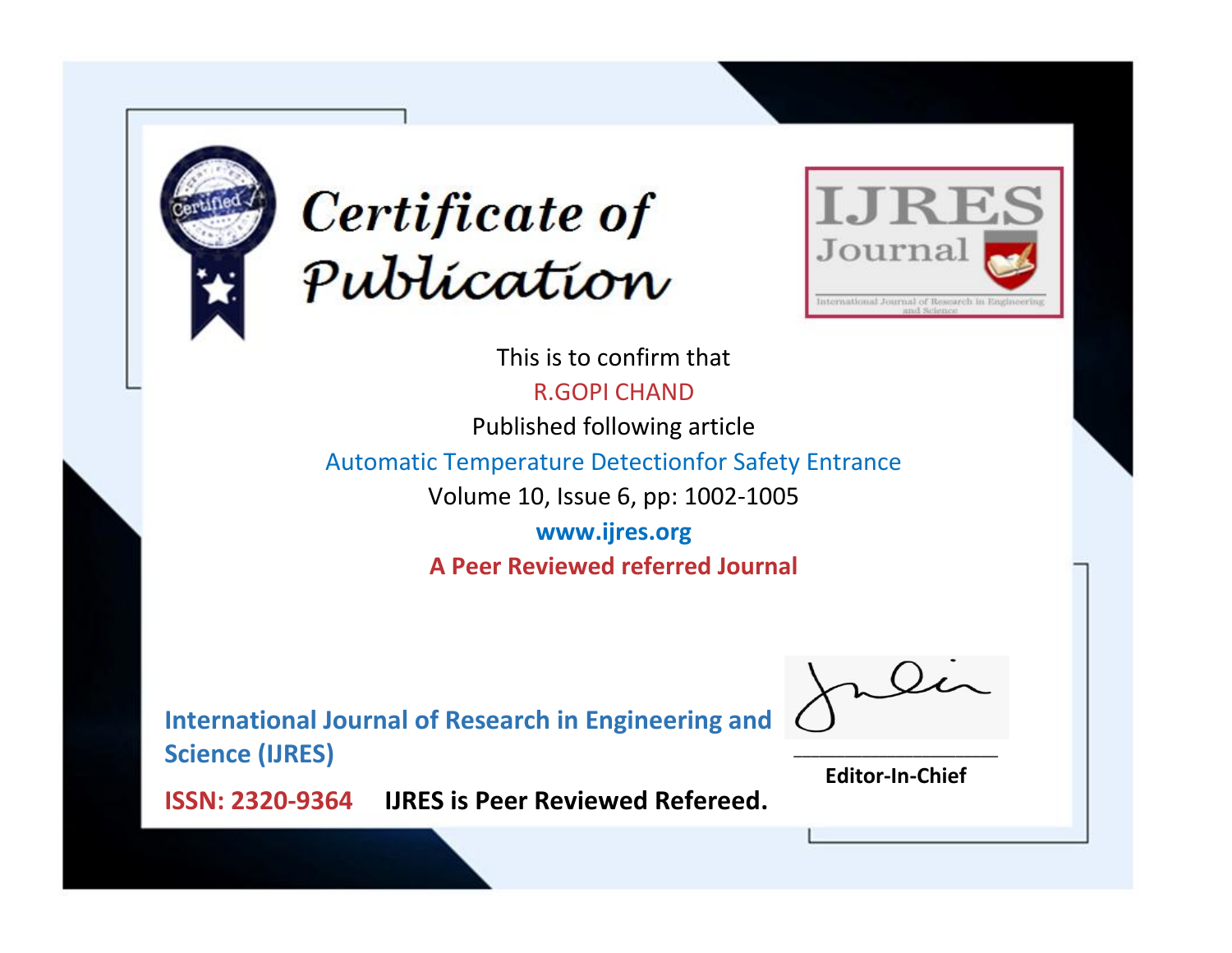



This is to confirm that S.HEMA LATHA

Published following article

Automatic Temperature Detectionfor Safety Entrance

Volume 10, Issue 6, pp: 1002-1005

**www.ijres.org A Peer Reviewed referred Journal**

**International Journal of Research in Engineering and Science (IJRES)**

\_\_\_\_\_\_\_\_\_\_\_\_\_\_\_\_\_\_\_\_\_\_\_\_ **Editor-In-Chief**

**Journal.**